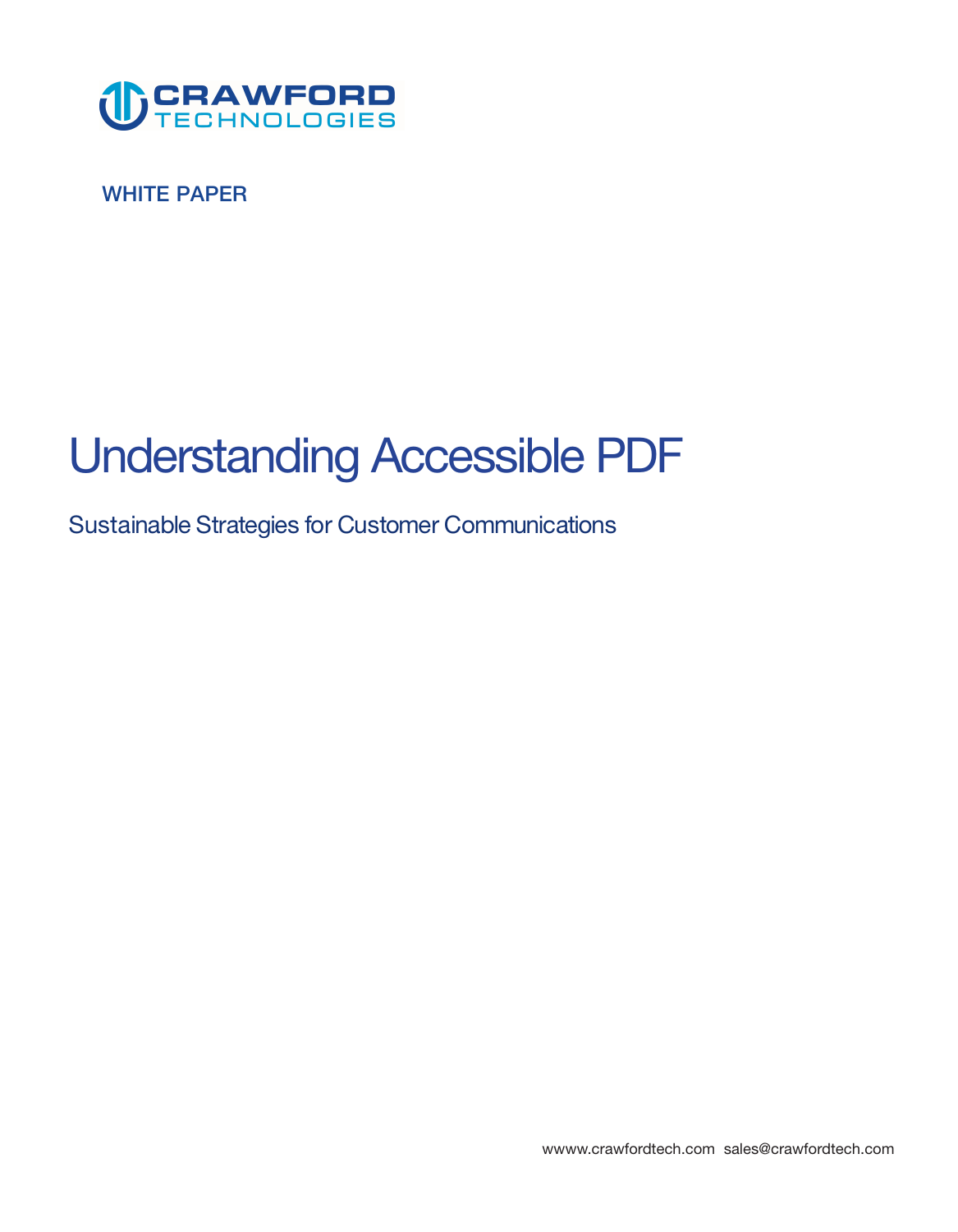#### **What's going on: eAccessibility for high volume publishers and business communications providers**

**Whether your goal is to increase customer satisfaction, drive down costs, fulfill CSR commitments, or reduce regulatory risk, recent evolutions in both legislation and technology deserve your attention.** 

**In the U.S., the January 2018 deadline for complying with U.S. Access Board's Section 508 "upgrade" or ICT Refresh is now behind us. Meanwhile, the White House directed the Department of Justice to put their long-expected clarifications regarding how the Americans with Disabilities Act (ADA) applies online for private sector firms on ice. This means that the confusing and litigious period we've been living through where decisions on whether the ADA applies to digital content will continue to get decided by expensive legal battles.** 

**Globally, the EU has also aligned its accessibility mandates to the United States Section 508 ICT Refresh which includes EN 301:549 that includes the requirements for electronic documents to comply to WCAG 2.0 Level AA.** 

**Meanwhile in Canada, the bar continues to be both raised and straightened. Ontario's worldleading AODA regulations precisely identify deadlines for both private sector and government documents to comply with WCAG 2.0 Level AA. Canada's federal government has promised to release similar federal legislation this year which will make similar compliance required for large organizations across all provinces.** 

**In many countries, the expectations of the communities of people living with disabilities continues to rise, as inclusion and diversity continue to become mainstream while technology improves.** 

**This environment is spawning remarkable innovation that is driving down the cost and driving up the quality of accessible publishing. There have been perhaps 7,500 generations of humanity, and we find ourselves living in the first generation where it is truly possible to include everyone in our communications. Leading organizations strive to be able to proudly declare that they are ahead of that curve, gaining the benefits of the "accessibility dividend" while carefully mitigating associated risks.** 

## **Tagging and Accessible PDF**

**With the growth of electronic documents, through eDelivery, web access or ePresentation, there is a need to make digital documents accessible. PDFs have long been one of the leading formats to store digital documents. These need to be made accessible.** 

**PDF files have the option of being "tagged". Aside from the visual presentation of content that we find in every PDF, the content is optionally repeated again in an invisible layer which uses a programming language Adobe named "tagging" to represent the words, structure, and semantics (such as tables, charts, lists, hierarchic headings, reading order, and emphasis) as well as text alternatives to images (such as your logo). Assistive technologies, search engines, and AI bots can use this information to present this information to people (and machines) who don't share the abilities of typical humans.** 

**...the confusing and litigious period we've been living through where decisions on whether the ADA applies to digital content will continue to get decided by expensive legal battles.**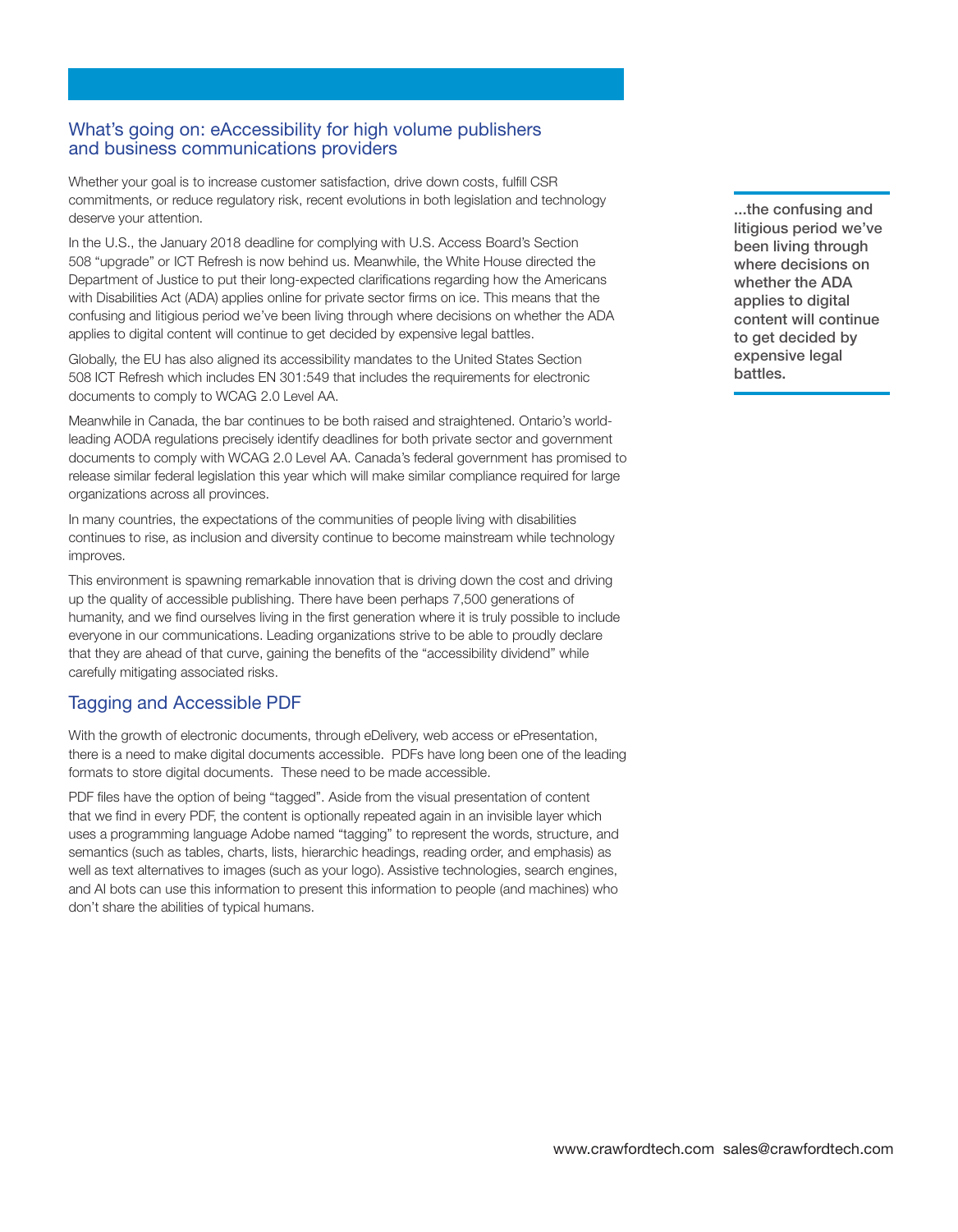**However, just because a PDF file is "tagged" doesn't mean it is accessible. To be an accessible PDF, the tagging has to be structured according to international accessibility standards such as those published by the W3C or ISO — just like the HTML5 that makes up a webpage has to be structured according to international accessibility standards for the webpage to be considered accessible.** 

**Of the millions of PDF documents in existence, only a fraction of them are "tagged" , and of those "tagged" files only a fraction of those are accessible PDF.** 

**In order for a PDF file to be declared an accessible PDF file, it must pass an automated checker that tests it against the WCAG 2.0 Level A and Level AA recommendations or ISO 14289-1 for PDF/UA (PDF Universal Accessibility) as well as human checking for the properties which automated checking cannot validate (meaningful reading order, minimum color contrast context, and editorial issues.** 

#### **Transactional vs. static documents**

**Your organization's business communication documents can likely be grouped into two categories:** 

- **Transactional documents (or "dynamic" documents): these are the monthly bills, invoices, account statements, and trade confirmations that are automatically system generated for clients, either triggered by an event such as an overdue account or by the calendar (e.g., monthly, quarterly, or annually). Content is unique to each client and is personal and confidential in nature.**
- **Static documents contain the same content for all recipients. Like this white paper, they don't generally include any customized or personalized data. Examples include the mass distribution or self-served retrieval of books, education materials, notices, information circulars, notices, service brochures, product brochures, and user guides.**

**Both document categories include information which must be deployed in an accessible presentation to all customers, including those whose abilities are not typical. So, for each document, an organization has two choices:** 

- **Produce the document in one format that already meets or exceeds accessibility standards, or can be easily converted to a format that does; or**
- **Produce alternative versions of specific documents, either proactively or in reaction to accommodation requests from specific audience members, that meet or exceed accessibility standards.**

**The first option, when carefully planned, can avoid many of the costs and overhead involved in producing alternative versions, can speed business processes, and potentially increase satisfaction for your customers. The biggest downside of this approach is that there are many** 

**Of the millions of PDF documents in existence, only a fraction of them are "tagged" , and of those "tagged" files only a fraction of those are accessible PDF.**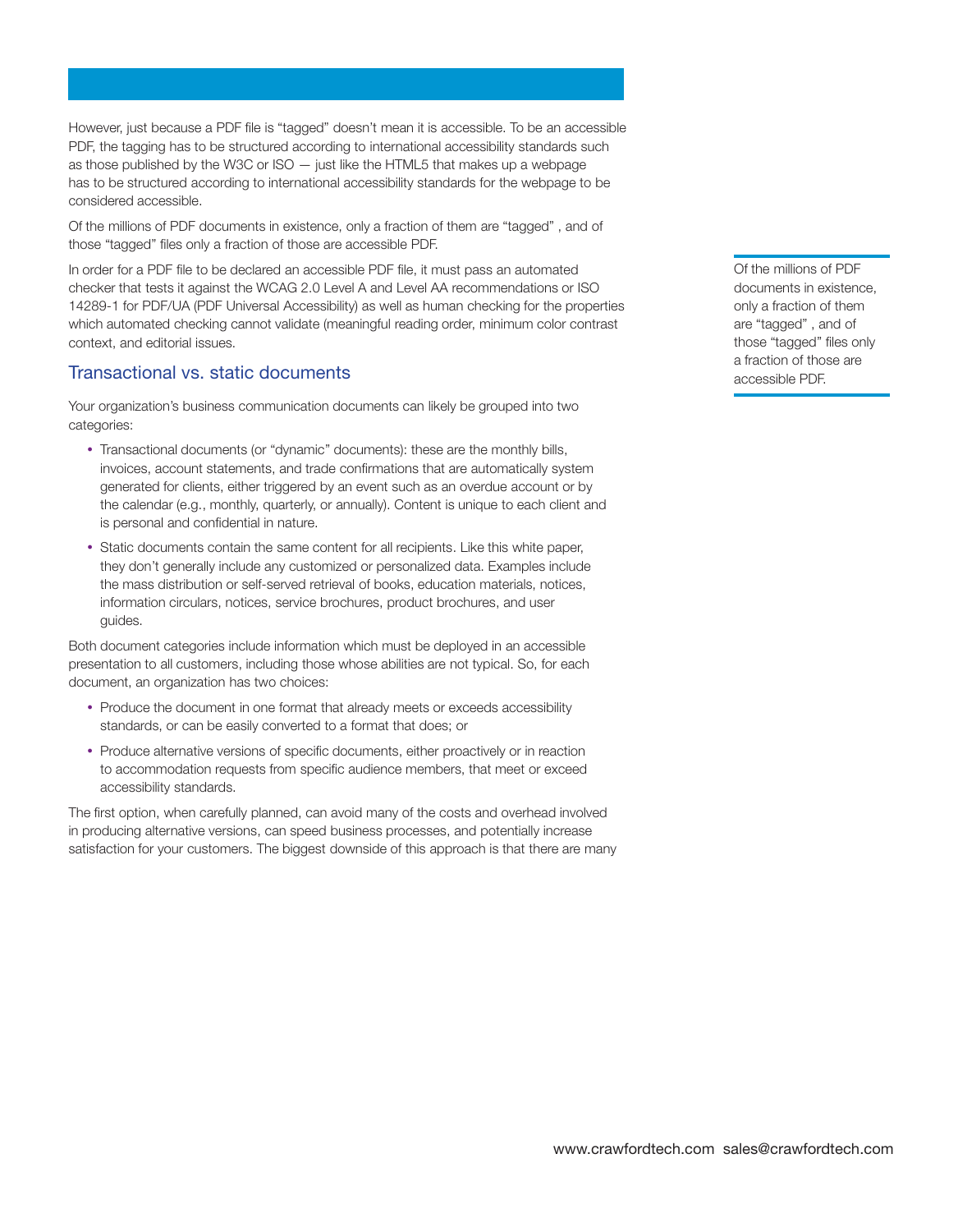**accessible formats, and different customers will have different preferences. If you settle on a single format, you might not be meeting the needs of all your customers** 

**The second option potentially provides a better customer experience, since each customer will receive communications in their preferred format. However, you will need to take advantage of tools and services that are capable of creating and delivering accessible documents in a timely manner.** 

**Organizations who don't do either of the above, or don't do it correctly, face multiple risks. Not only do they risk costly legal action and fines, but they are not servicing their customers properly — an ineffective strategy when considering public image and competition.** 

## **Why PDF makes sense for your entire audience**

**Accessible PDF is arguably the most popular electronic accessible format for providing communications in a format usable and supportable by everyone, including those who live with substantial disabilities (including sight-impaired, blind, mobility challenges, cognitive and language challenges). Accessible PDF document can be downloaded and used in conjunction with desktop or mobile assistive technology devices, applications, and processes, including:** 

- **Braille tactile keyboards and refreshable braille displays**
- **Screen reader technology that reads documents out loud**
- **Large print / magnification apps and devices**
- **Voice control software for computer and document navigation**
- **Screen magnifying or physical document magnifiers**
- **Conversion to other formats of the user's preference (such as printing on a large-format printer, braille printer or converting to other file types such as DAISY or EPUB)**

**We tend to focus on visual challenges when speaking about eAccessibility because the eye is typically the largest bandwidth pipe into the human brain. However, whether an audience member is using assistive technologies or not, an accessibly structured PDF can also help other functional challenges such as mobility or cognitive challenges.** 

#### **How does Accessible PDF work?**

**The properties of an Accessible PDF file allow an assistive technology to present the information in a way that is equivalent to what the typical customer would receive.** 

**Like a sighted person, many documents are not necessarily read left to right or top to bottom. Information can be better navigated or read in a certain order. Imagine a blind person using an assistive technology called a "screen reader" on an invoice or statement. The screen reader is software that reads the page out loud for someone who either cannot see or don't know how to read. Using the screen reader's command structure, the blind user can search and navigate the document logically, and hear everything that matters, in proper context and sequence. Instead of seeing images, such as your logo, they will hear an editorial description of the image.** 

**The properties of an Accessible PDF file allow assistive technology to present the information in a way that is equivalent to what the typical customer would receive.**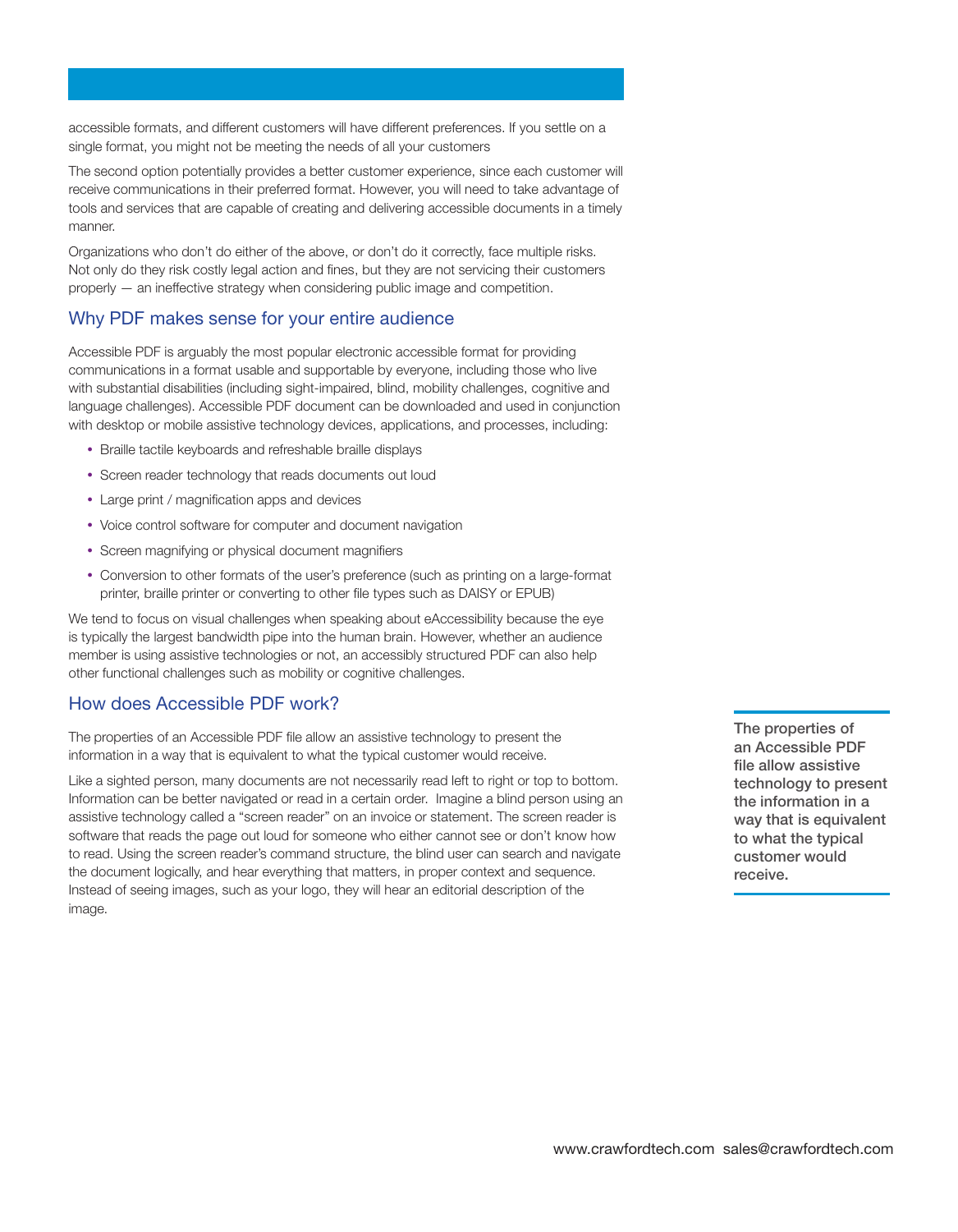**When there is a table of information, the blind user will know which columns and rows exists, and be able to "look up" what data is a given cell at the intersection of a given row and column they are interested in. For example, in a section of the document announced with the heading "Deposits", the user could locate a transaction by the date of the row announced as "November 30, 2017", then request the heading column called "Amount", and be told that the amount deposited was "One thousand dollars and fifty cents". If the natural language of the document or, alternatively, had been identified as French rather than English, then the voice would automatically pronounce the words in French and announce the numbers appropriately too.** 

**If they prefer to read braille rather than a screen reader, they can use software (such as the Adobe Reader or tools like Duxbury) to print the PDF file to a braille embosser, or use a piece of assistive technology hardware connected to their computer or mobile phone called a refreshable braille display, to read the content with their fingertips. As the blind customer moves through the document, information that is trivial to them, such as repeated headers and footers, is ignored, while information that matters is announced in a logical order, which may often differ from the order that a fully sighted person would encounter the information.** 

**Even fillable PDF forms can be completely understood, filled, submitted, and digitally signed by a screen reader user.** 

**So, having all our PDF files as fully accessible PDF files may be ideal. Workflows also exist for naturally generating accessible PDF (rather than just PDF) for both static and transactional documents.** 

**For static documents, the accessibility features are either built into the source document workflow (i.e. the document type the PDF is made from, such as Word or InDesign) with the intention that when exported to PDF the tagging and other properties are automatically present. Alternately the PDF itself is automatically or manually remediated. Manual remediation of a PDF can be substantially time-consuming even when the work is done by a highlyexperienced specialist. However, solutions and services are available that automate the process of tagging static documents. Document authors should consider technologies that make use of a tagged PDF as a vehicle to provide alternate formats such as braille, audio or even Large Print rather than having to "go back to the well" to set up documents when requests are made for physical accommodation.** 

**For transactional documents and individual documents, these can be manually remediated on an on-demand basis. However, it is also completely feasible that accessible PDF can be 100% baked into the documents given to all customers. This is achieved by carefully planning and programing the document creation system to automatically generate nothing but accessible PDF compliant documents. Historically, the setup of such an approach has been prohibitive for small-to-medium sized organizations or for particular complex graphics, charts, layouts, and variable data-driven customizations. However, with the introduction of sophisticated tools and services that automate the setup, costs and resource requirements have rapidly become simpler.** 

**It is completely feasible that accessible PDF can be 100% baked into the documents given to all customers.**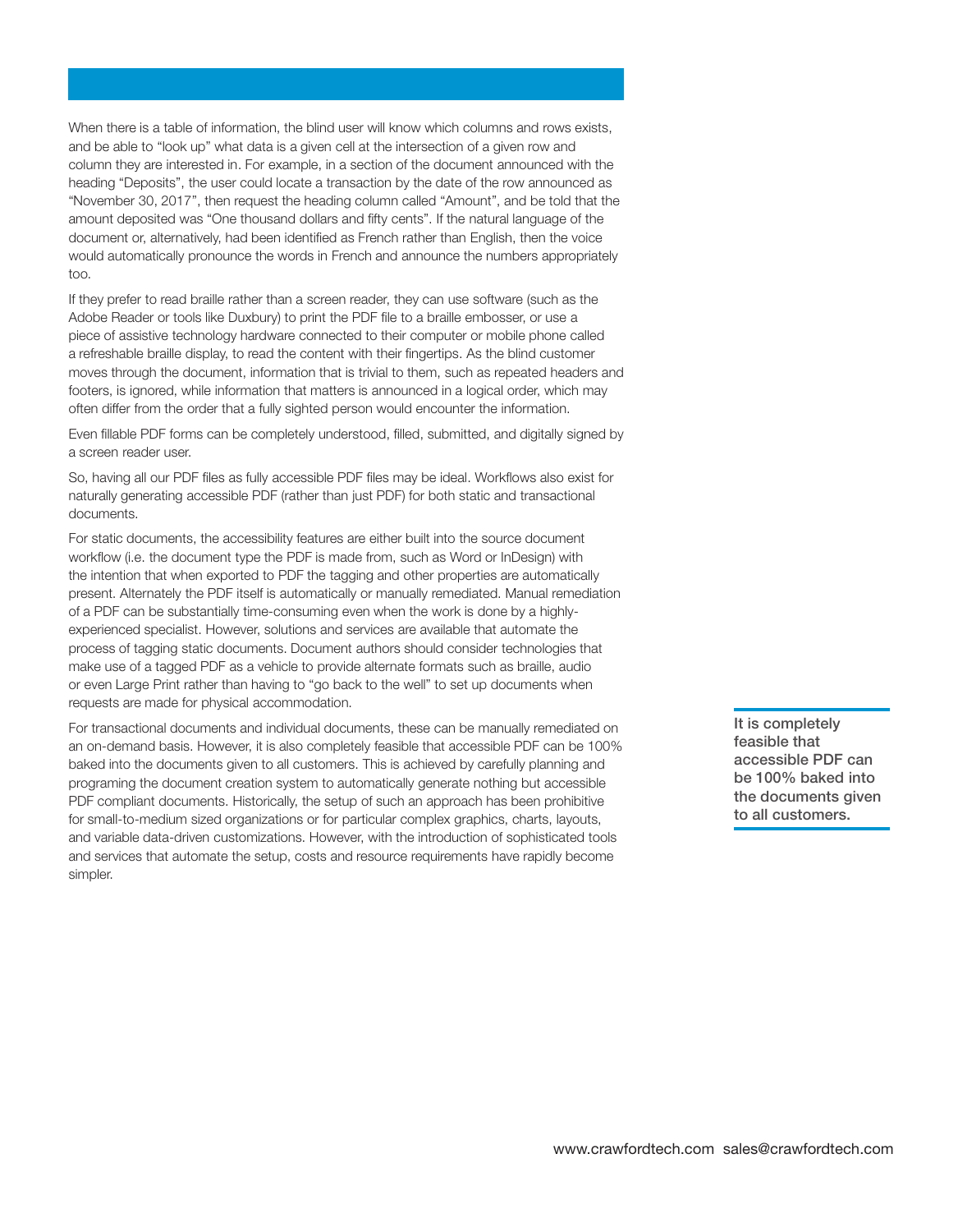**In practice, some authoring tools support exporting to tagged PDF, while others do not. And for those that do, the quality of embedded tagging will vary greatly. Therefore, it's imperative that the quality of the output be thoroughly tested and validated when assessing that various solutions that are available for tagging PDF files.** 

**All assistive technologies that claim to support PDF work with tagged PDFs, including the leading screen readers such as JAWS, to the free NVDA for Windows, to the VoiceOver and TalkBack screen readers baked into MacOS/iOS and Android operating systems, respectively. This also includes assistive technologies used by people with cognitive challenges such as Kurzweil 1000 and 3000, and magnifications software such as ZoomText. Even without assistive technologies, tagged PDF can be reflowed and magnified by anyone using the free Adobe Reader.** 

**One significant challenge with PDF accessibility is that PDF documents have three distinct views, which depending on the document's creation, can be inconsistent with each other. The three views are the physical view, the tags view, and the content view. The physical view is displayed and printed (what typical people see). The tags view is what screen readers and other assistive technologies use to deliver a high-quality navigation and reading experience to users with disabilities. The content view is based on the physical order of objects within the PDF's content stream and may be displayed by software that does not fully support the tags view, such as the Reflow feature within the Adobe Reader.** 

## **Where does WCAG fit in?**

**PDF/UA is all about PDF files. However, PDF/UA is also considered the best way to measure whether a PDF file complies with the world's prevailing broader standard for eAccessibility, WCAG. And WCAG is what all the legislation refers to.** 

**WCAG is a standard published by the W3C, who is responsible for almost everyone web standard used today.** 

**The current version of WCAG is WCAG 2.0, published in 2008 primarily for HTML5. It is the de facto global standard for measuring the accessibility of websites and documents, embraced by regulatory leaders such as the U.S. Access Board and the Government of Canada. Almost every government in the world that has regulations for eAccessibility uses WCAG 2.0 to gauge compliance.** 

**WCAG 2.0 has three levels of compliance: A, AA, and AAA (the highest level). To reach Level A compliance, a product must comply with 25 Level A success criteria. To reach Level AA compliance, a product must comply with the Level A success criteria as well as the 13 Level AA success criteria. To reach Level AAA compliance, a product must comply with the Level A and AA success criteria as well as the 23 Level AAA success criteria. However, Level AAA sites are rare special cases: no legislation to date calls for Level AAA compliance.**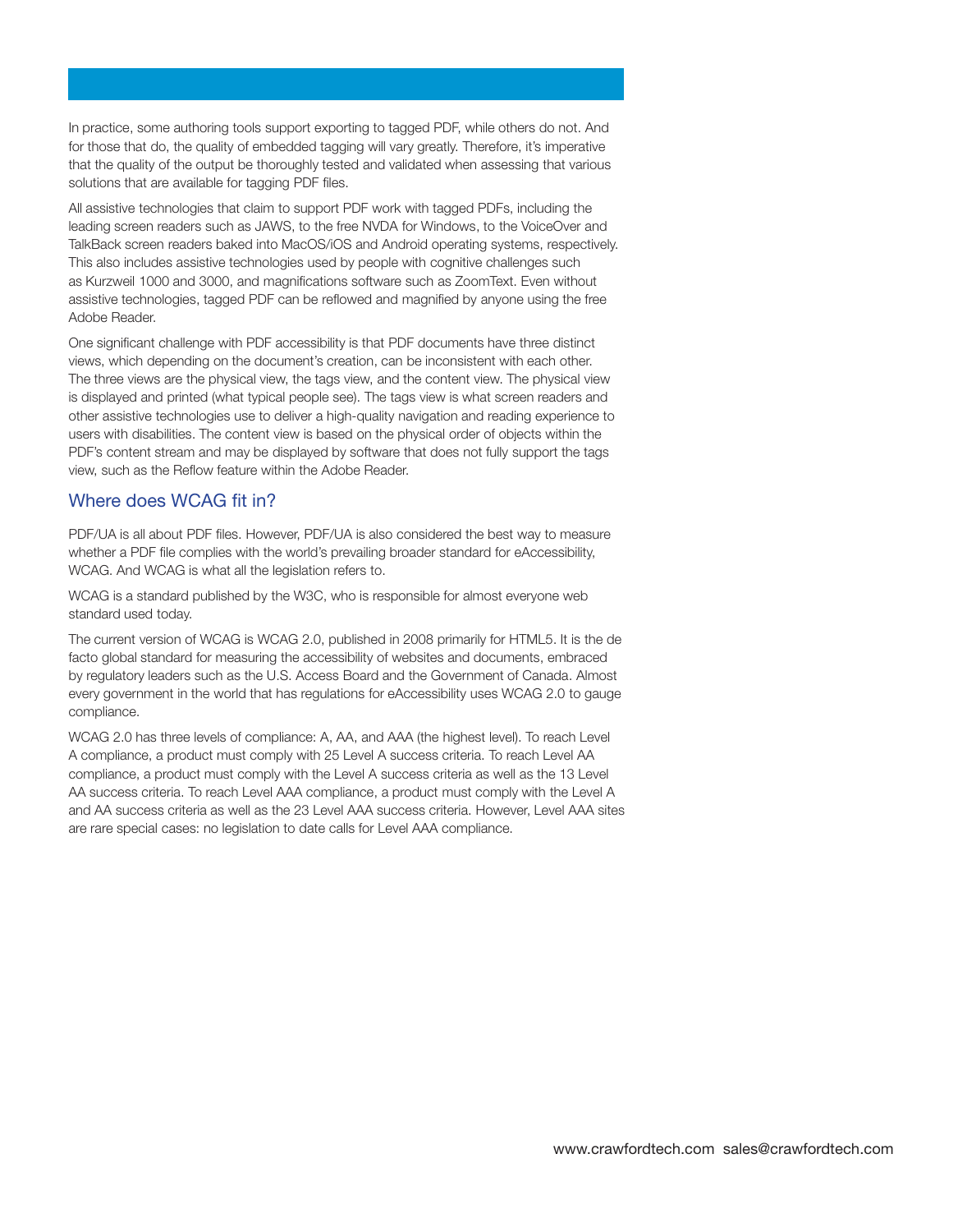**There is a WCAG 2.1 also currently under construction. WCAG 2.1 will simply be WCAG 2.0 as is, but with a dozen or so additional success criteria added, mainly to address mobile and touch devices and other evolution of technology since 2008.** 

**So then, how do we confirm that a PDF file complies with WCAG 2.0 AA? Most experts, including the U.S. Access Board, consider PDF/UA to be the measuring stick for determining that a PDF file complies with WCAG 2.0 Level AA. This is because the PDF Association, by issuing its Matterhorn Protocol in 2013, established formal validation criteria for conformance with PDF/UA, based upon the same concepts that underlie WCAG 2.0 AA. The Matterhorn Protocol lists 136 possible ways to fail the precise technical specifications provided in ISO Standard 14289, of which 89 can be determined by automated testing alone. Another 47 conditions require manual inspection and informed human judgment.** 

**Therefore, a PDF file that passes an automated check for PDF/UA and also has had the human checking for the properties automated checking cannot validate (meaningful reading order, minimum color contrast context, and editorial issues) will pass WCAG 2.0.** 

#### **What does the legislation say we must do?**

**While jurisdiction and applicable legislation influences the accessibility strategy followed by any organization, these are the dominant pieces of legislation in North America that obligated organizations must comply with:** 

**Section 255 and Section 508 of the USA's Rehabilitation Act of 1973: Federal government agencies as well as programs funded by the federal government must publish documents in a way that meets or exceeds WCAG 2.0 Level AA. The U.S. Access Board (the governors of Sections 255 and 508) have identified PDF/UA as a method for reaching WCAG 2.0 Level AA compliance for PDF files.** 

**Americans with Disabilities Act (ADA): This 1991 legislation fails to specify how to measure digital accessibility. Title II governs all public entities at the local level (school district, municipal, city, or county), state level, public transportation. Title III governs business and non-profits: "equal enjoyment of the goods, services, facilities, or accommodations of any place of public accommodation" including most lodging (inns and hotels), recreation, transportation, education, dining, stores, care providers, and places of public display. The Department of Justice repeatedly promised to publish a clarification, however the current administration has had them stand down on that. The result is these cases are being resolved case by case. However, the go-to risk mitigation is to follow the same standard designated by Section 508, which is WCAG 2.0 Level AA.** 

**Accessibility for Ontarians with Disabilities Act (AODA): Ontario was the first jurisdiction on the planet to designate specific regulations for both business and government, specifying that public-facing websites must comply with WCAG 2.0 Level A or AA (depending upon who you are and what year it is) with everyone landing at Level AA by 2021. Other governments (including Norway, Israel, other Canadian provinces, and Canada's federal government) have modelled legislation using AODA as a model.** 

**The good news is that leaders are paddling towards the same global standard: WCAG 2.0 Level AA.** 

**A PDF file that passes an automated check for PDF/UA and also has had the human checking for the properties automated checking cannot validate will pass WCAG 2.0.**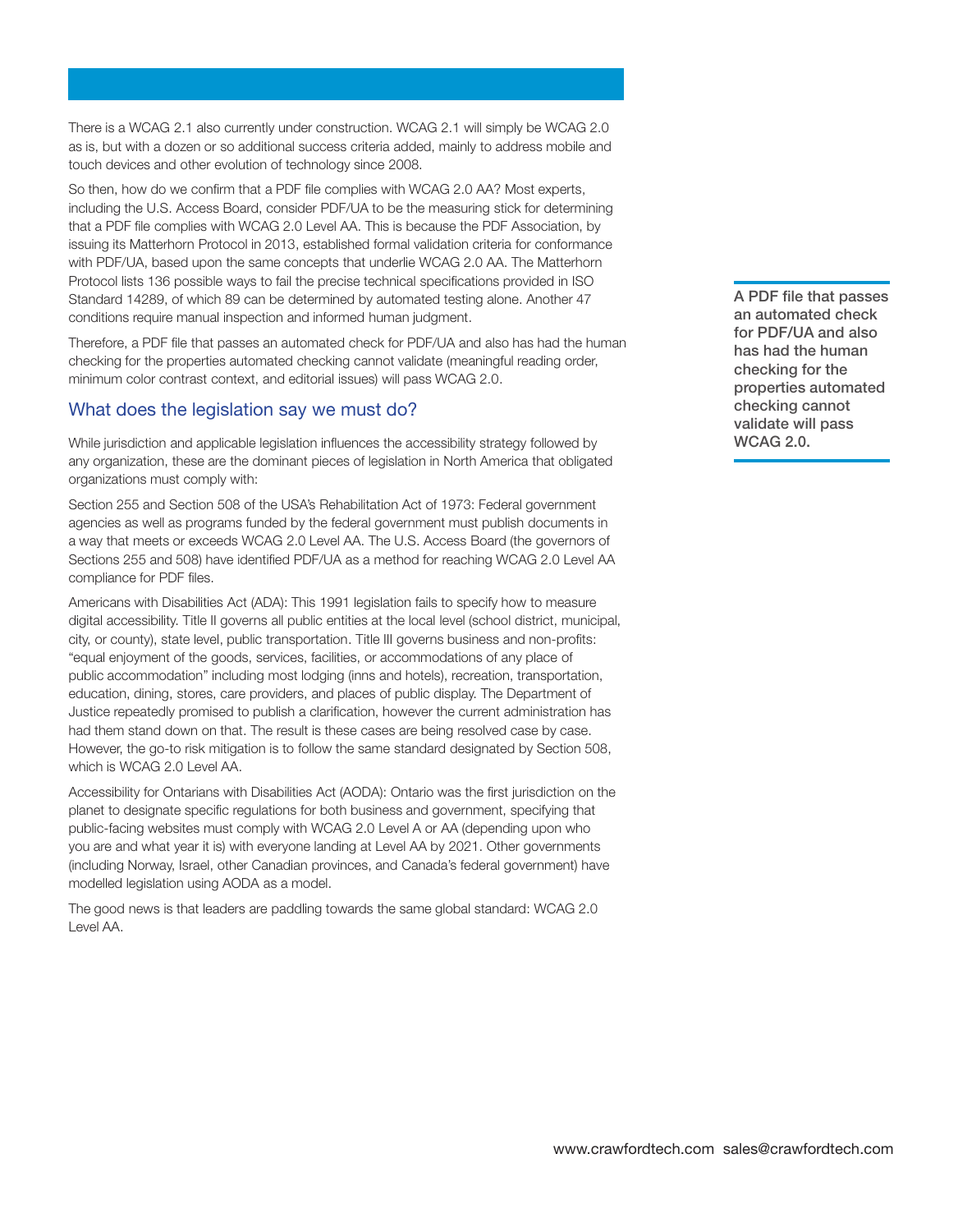## **Developing a Sustainable Strategy**

**There is no question that other document formats compete with PDF as a universal portable document format. Many organizations, for both publishing and archiving are embracing HTML5 (and the ability to put that in an accessible EPUB container) as the long-term future.** 

**However, a PDF has so many unique mix of abilities, including rights management, reflow, digital signatures, local save, sophisticated forms and workflow/distribution/aggregation features, familiar formats, predictable printability for branding and other communications standards, as well as so much penetration globally that the argument to continue to primarily focus on PDF remains strong in at least the short to medium term. The professional associations that focus on accessibility and on documents more broadly have shown a remarkable ability to keep PDF at the forefront for almost thirty years, with innovation not showing any sign of slowing.** 

#### **Today's options for creating sustainable high-volume accessible documents**

**While most organizations will benefit from automated solutions, the topic is sufficiently sophisticated and in flux, that it's typically unrealistic to invent a solution in house. As such, organizations tend to either struggle with expensive and risky reactive approaches to requests for accommodation, or they may hire outside help.** 

**Responsible organizations, eager to optimize the accessibility dividend, want to build their own competencies while not adding risks. They want to prepare for the future while not disrupting current productions. They want to gain skills to know which documents should be produced in house, and how they are to be produced, versus which should simply be sent out. They want to locate systems that must be secure behind their own firewalls, while avoiding reinventing the wheel or excluding themselves from continuous improvement occurring in similar organizations. And most important, they want scalable solutions.** 

**Of the major players in the community of companies that get hired to develop such document systems Crawford Technologies stands alone. We are the only player who has been in on the ground floor of accessible documents with hands-on experience with polishing their output to work reliably on the most prevalent assistive technologies in the marketplace. CrawfordTech was an instrumental player in the development of the ISO standard for PDF/UA and remains active in standards boards as well as accessibility associations. Put simply, document accessibility has been part of our DNA since the company was founded. Our solutions are backed up by a team of accessibility professionals, who work closely with customers to define requirements, recommend the most effective solutions, and provide implementation and customization services, training and support. CrawfordTech secure service bureaus provide transcription, fulfillment testing, and distribution for alternate formats, including braille, audio, large print, e-text, Accessible PDF, and Accessible HTML.** 

**The accessibility community itself also has a number of players, however none of them have the general transactional document skills that Crawford Technologies has. Consequently we are able to bring together accessibility, archiving, document management and delivery to deliver a comprehensive end-to-end solution. Each organization requires a unique balance and we can leverage our experience and expertise to help organizations put together the best solution for their environment.**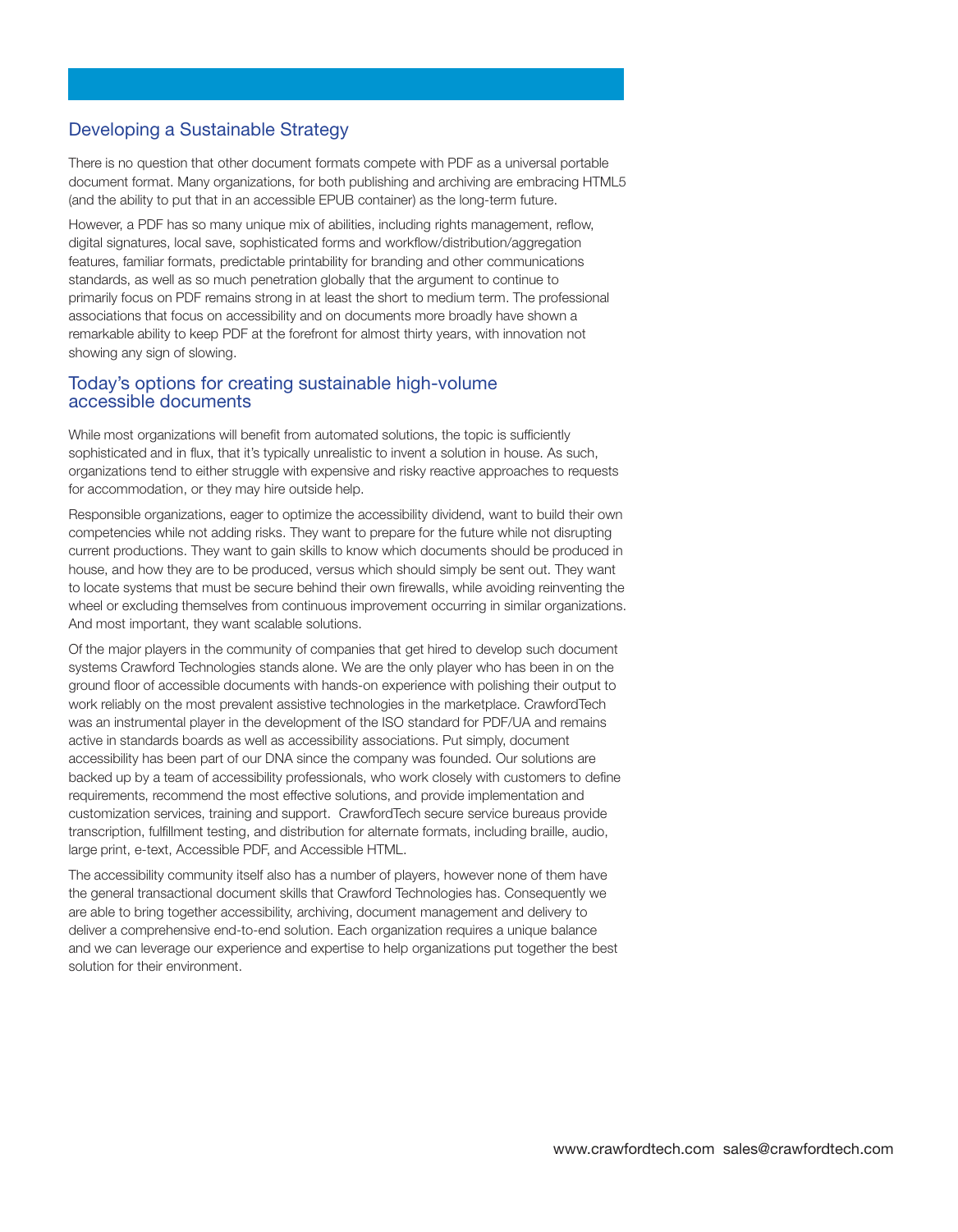**As such, CrawfordTech's unique positioning across multiple vendor communities makes our offering set unique and powerful. There is no other vendor that can provide the one-stop shop for the strategic guidance, the software, the QC systems, and support services for outlier situations. Furthermore, the degree to which our solutions have been play tested by some of the largest insurance, financial, healthcare, and utility publishers in the world attests to the quality of our products, services, and staff.** 

**Crawford Technologies released its Accessibility Express software in April 2013, enabling organizations to avoid manual tagging by automatically converting high-volume transaction and variable content print production files into PDF/UA format. This software can create WCAGcompliant, PDF/UA compliant PDF and WCAG 2.0 AA compliant HTML5 files. Accessibility Express is based on the software developed in 2008 for creating alternate accessible formats including braille, large font, e-text and audio formats.** 

**Our solutions can be located on your server or on our servers. CrawfordTech can also train your people, or simply deliver the accessible documents you need. You can begin by sending it all out, and with ease, increasingly bring more and more in-house as you gain competencies and comfort on the journey towards fully optimizing your approach to document accessibility. Multiple APIs make it realistic to insert Crawford's technology into your existing proprietary workflows, including support for IBM CMOD or any CMIS-enabled ECM system. Flexible pricing and licensing ensures predictable costing.** 

**Accessibility Express can be used as a hosted SaaS solution or can be deployed on premises as part of an organization's document management, online ePresentment or archiving solutions. It can provide mass conversions of both stored documents and newly created documents into accessible formats. It can also provide dynamic conversions of documents into accessible PDF when they are viewed by clients offering the most flexible and powerful accessibility solution available.** 

**CrawfordTech document accessibility solutions are built on our ground-breaking MasterONE architecture. With MasterONE, a single set-up supports all accessible formats, saving significant time and money.** 

**AutoTagger for Accessibility: For static documents, such as marketing material, business documents, booklets, AutoTagger for Accessibility can live on your server, ready to automatically tag both new and legacy documents at high speed, or is available via a secure e-commerce site. CrawfordTech will also integrate exception services so that the small proportion of documents that cannot be either automatically tagged or automatically validated as compliant can be remediated and validated. Tools like Auto Tagger for Accessibility can be used as a means of making documents accessible across an enterprise without the need for in-depth training or hiring a department of remediation and testing specialists.**